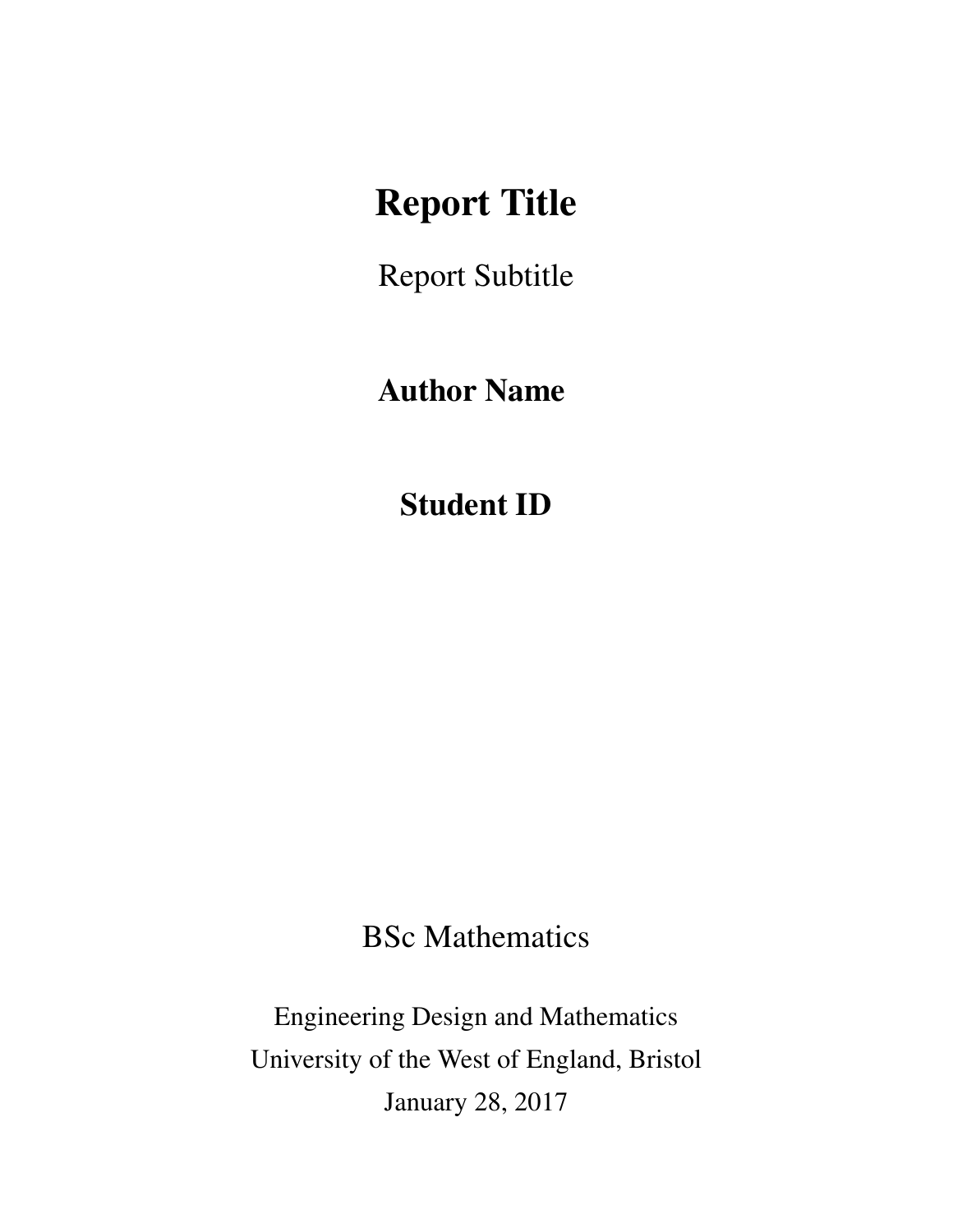# Abstract

Insert your abstract text here. Approximately 250-300 words should do the trick!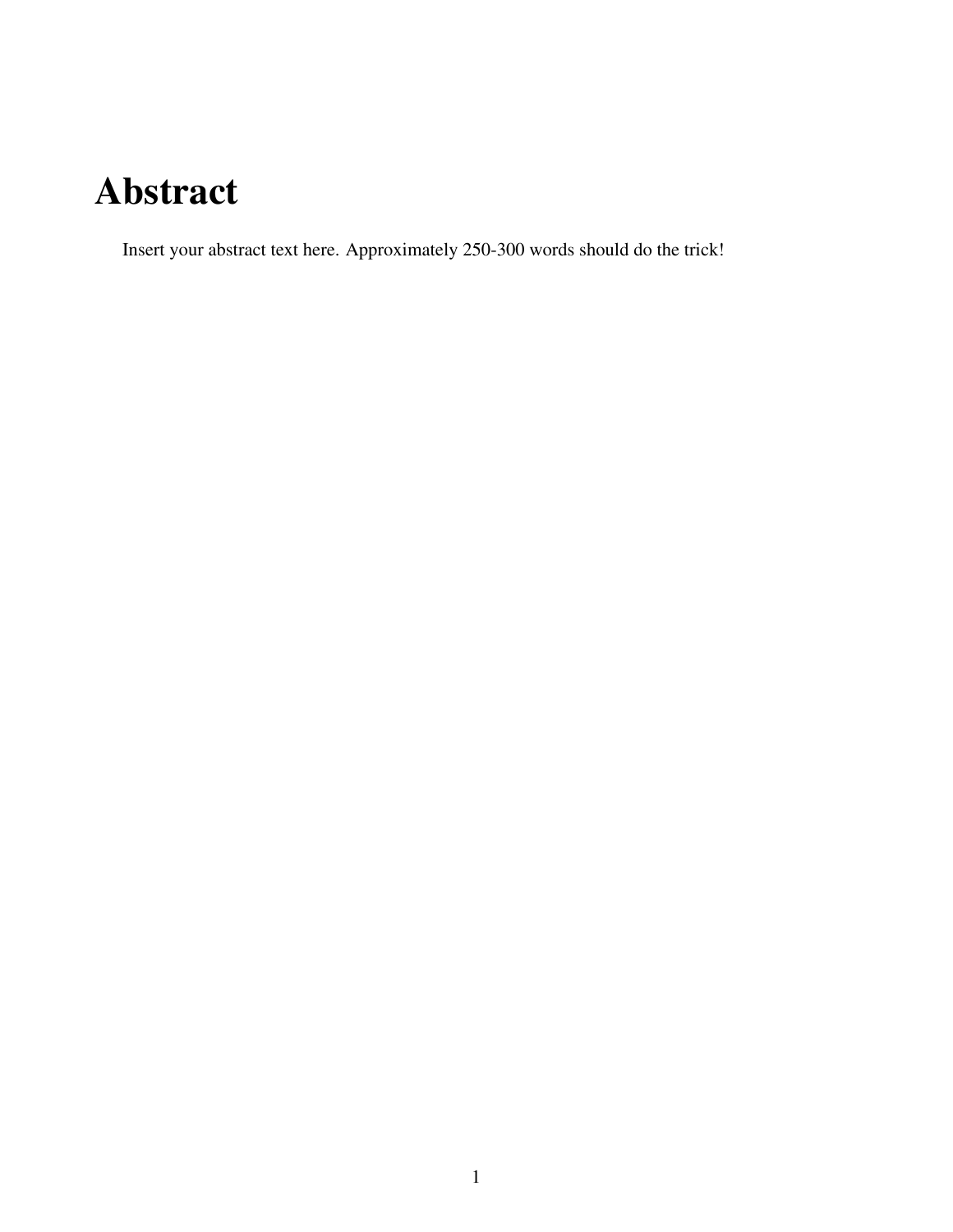# **Contents**

#### Page

|                   | 1 Introduction |  |  |
|-------------------|----------------|--|--|
|                   |                |  |  |
|                   |                |  |  |
| <b>References</b> |                |  |  |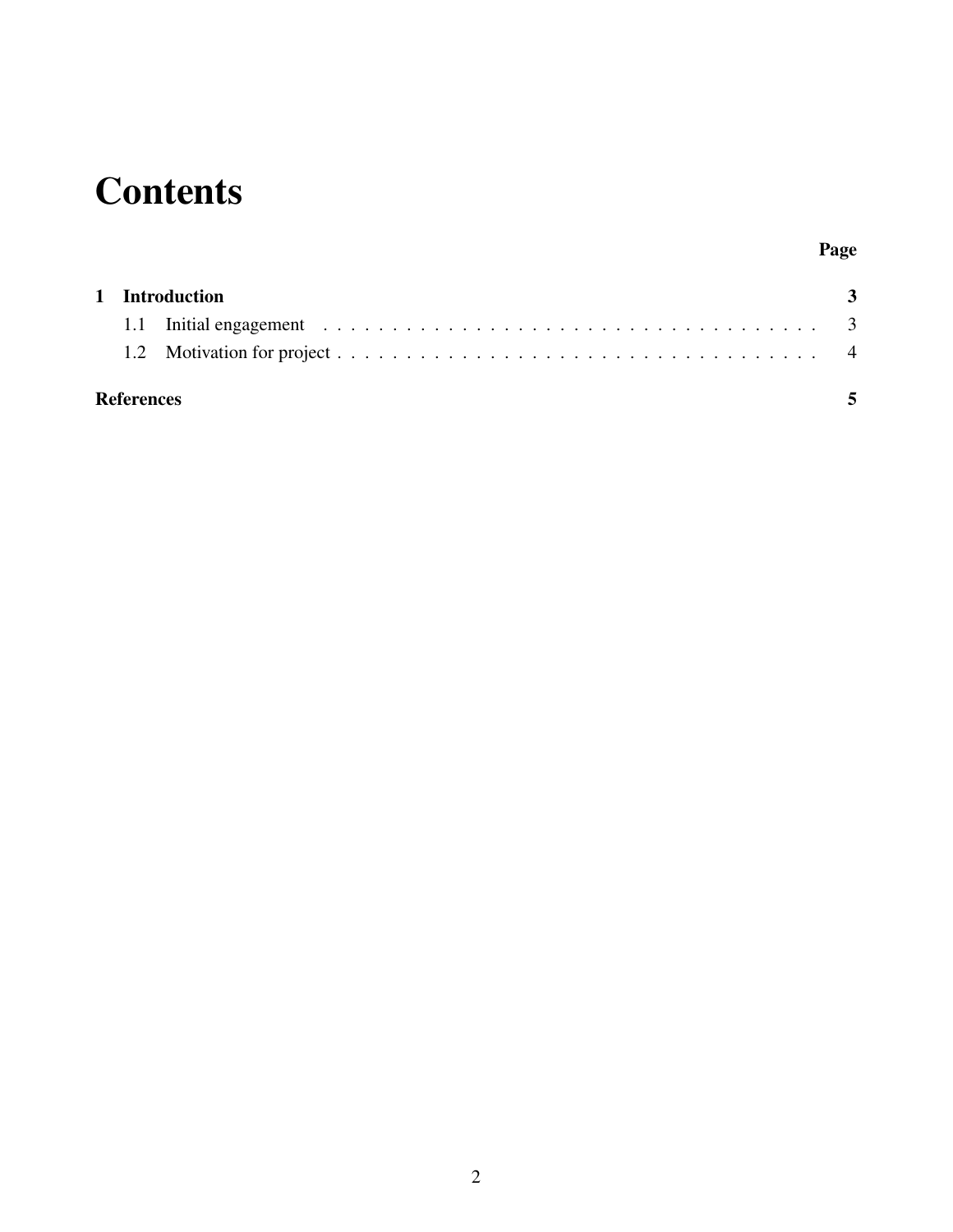## <span id="page-3-0"></span>1 Introduction

#### <span id="page-3-1"></span>1.1 Initial engagement

#### 1.1.1 Introduction and background

Numerical methods are extensively used in numerical weather prediction (NWP) for finding approximate solutions to partial differential equations (PDEs), particularly since many of the equations being used do not have analytic solutions. These numerical methods use approximations of the function and its derivatives at discrete points in space, on what is known as a mesh. Since many features of the atmosphere are smaller than the resolution of the meshes commonly used in NWP, the weather models solved on these meshes are not usually sensitive to these features, as they will not be well resolved by the model.

Small scale weather features could be resolved better by increasing the resolution of the mesh. However, for models such as that currently in use by the Met Office, the resolution would have to be increased for the entire mesh (Met Office, [2015\)](#page-5-1). This would be very computationally expensive, and the availability of computer resources therefore limits how well small scale weather features can be resolved. Further, much of this extra computational expense may be wasted in areas of space in which the increased resolution is not needed. Mesh adaptation can be used to either add additional mesh points at or move existing mesh points to areas in which the error of the numerical solution is (or is expected to be) largest (Huang, Ren, and Russell, [1994\)](#page-5-2), meaning that for a given number of mesh points, more small scale phenomena can be resolved, and the error of the approximate solution is much reduced. This makes the numerical method much more efficient, and potentially much more accurate. Mesh adaptivity can be applied to both finite difference and finite element methods (Huang, Ren, and Russell, [1994\)](#page-5-2).

<span id="page-3-2"></span>Whilst mesh adaptation has been researched for many years, and has been applied to problems in other areas, it has seen little application to geophysical models (models of the atmosphere, ocean and interior of the earth). One of many reasons for this is that mesh adaptation is difficult to implement on a parallel computer, and that it would be necessary to do this because the method is computationally intensive to implement (Weller et al., [2010\)](#page-5-3).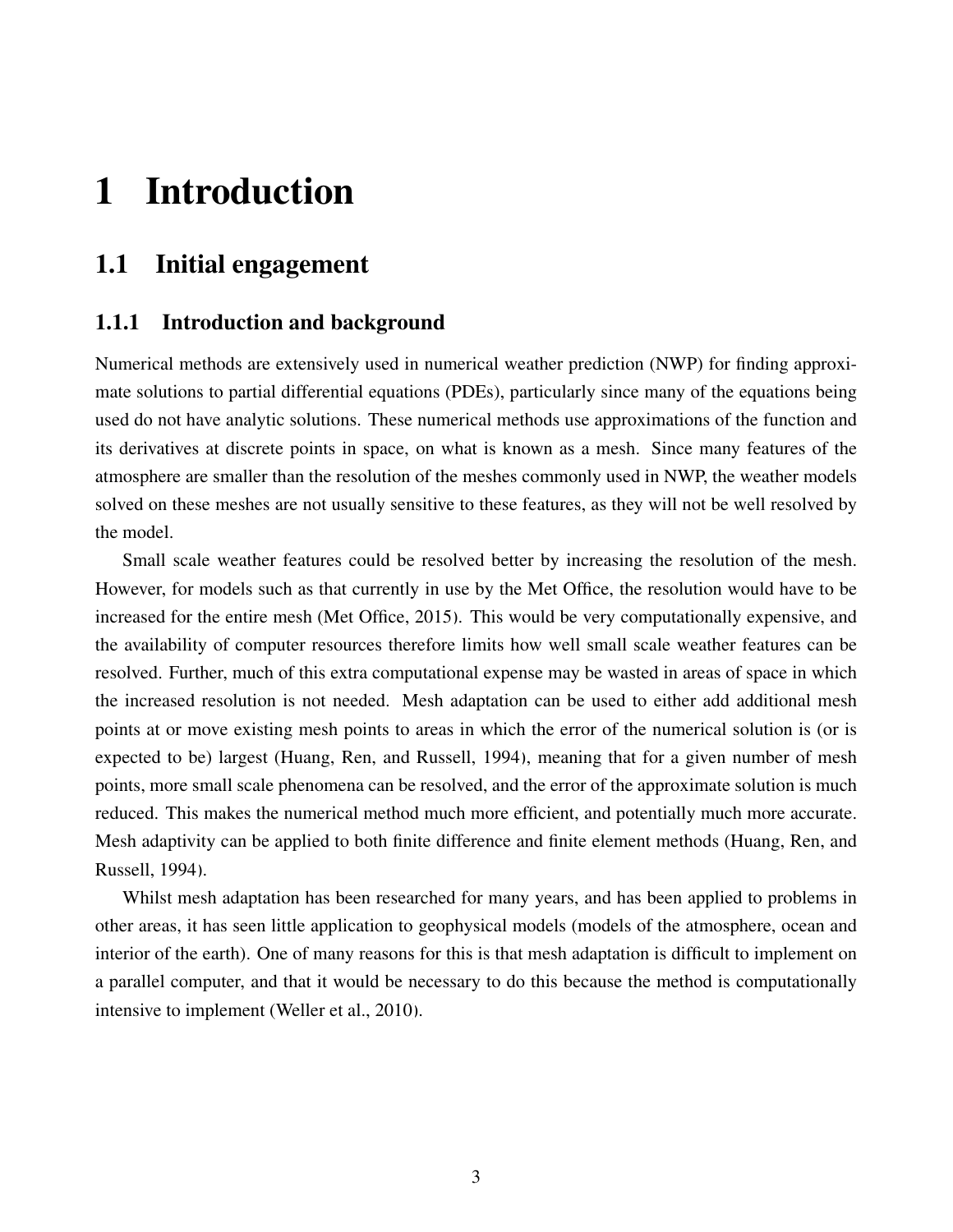#### 1.2 Motivation for project

Numerical weather prediction is very important to many industries and also to the public. Applications of NWP include the aviation industry, where air traffic controllers use short term weather forecasts to schedule landings of arriving aircraft to avoid adverse weather conditions (National Aviation Weather Services Committee, Physical Sciences, and Technical Systems, [1995\)](#page-5-4), and businesses such as energy providers, which buy gas cheaply when they receive forecasts of cold weather, when they expect demands to be higher (Inness and Dorling, [2012\)](#page-5-5). Weather forecasts can also be used to help people prepare for extreme weather, and the Met Office provide severe weather warnings to give the public and businesses an indication of both the likelihood of a given weather event occurring, and the impact it could have if it were to occur (Met Office, [2014b\)](#page-5-6).

In August 2004, several hours of heavy rain caused flooding at Boscastle. Two million tonnes of water flowed through Boscastle, Cornwall, a large amount of water having come from local hills. Many cars were swept away by the water, and properties were damaged. However, the Met Office had only predicted light rain. This is because the storms were positioned in a thin line, which was much too narrow to be effectively represented by the model in use at the time, which used a grid with 12km resolution. After the event, the weather data from the day was used to run a forecast of the weather around the time of the storms, using a grid with 1km resolution. This model was able to much more accurately predict the narrow row of storms that occurred (Met Office, [2014a\)](#page-5-7). Since a well designed moving mesh method for solving the model equations would have relocated mesh nodes to the location in which the storms were taking place, its use may well have produced a more accurate forecast, which could accurately model the narrow line of storms which occurred.

Clearly the accuracy of weather forecasts is very important, and inaccurate forecasts could cause large costs for many businesses, or leave people unprepared for extreme weather. Concentrating mesh nodes in areas of high error could not only reduce error in the solution, but also better model phenomena that would ordinarily be smaller than the resolution of a mesh with the same number of points.